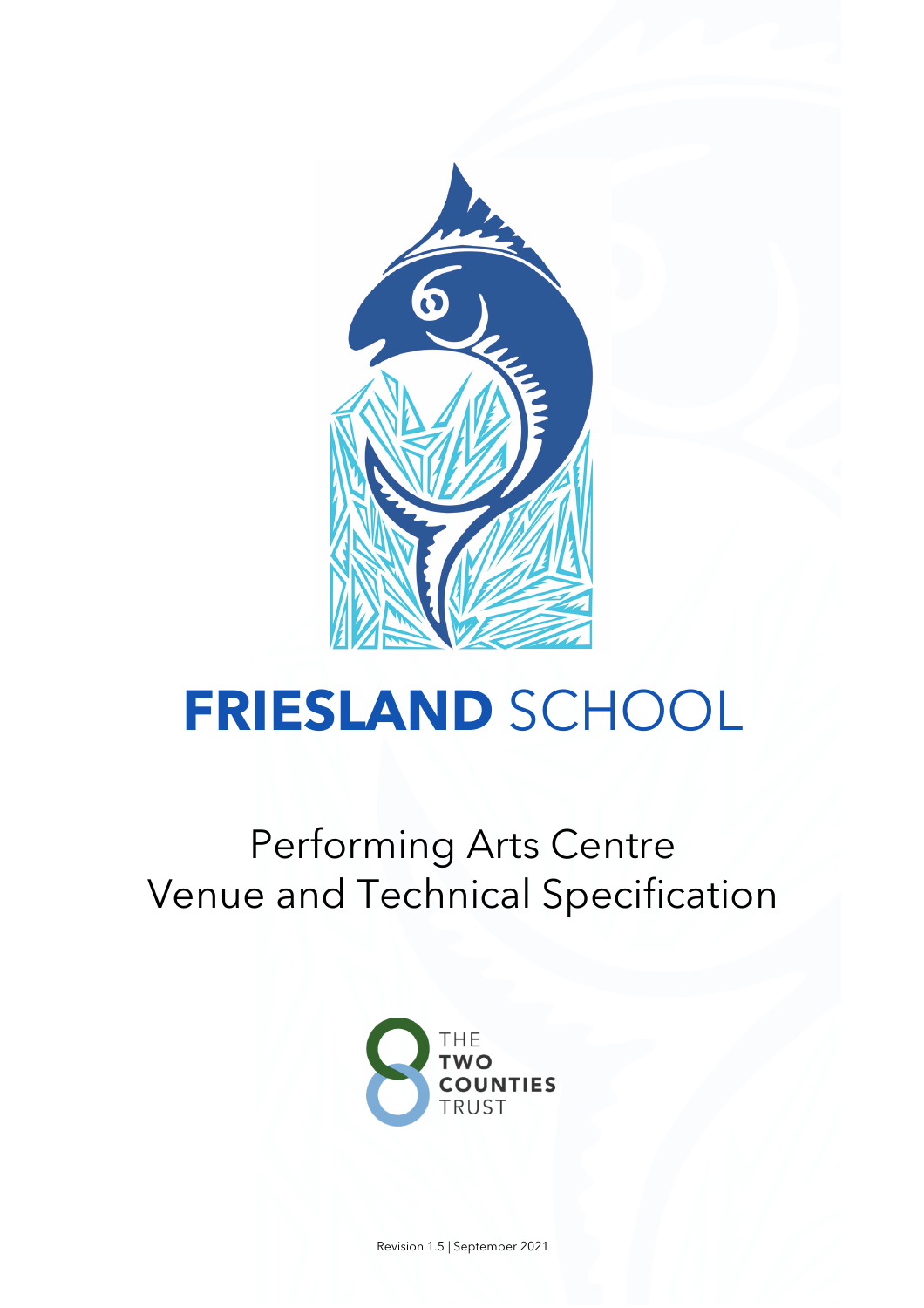#### **Facility overview**

- PA1 (theatre) black box performance theatre, maximum seating capacity 162
- PA2 backstage room, available as a dressing/green room space
- Airlock backstage storage space and load in/out point for venue. Can also be utilised as a changing room space
- PA3 multipurpose room, available as a dressing/green room space or a space for serving refreshments (kitchen adjacent with serving hatch into PA3)
- Gantry technical control room for PA1

#### **Contact details**

Friesland School Nursery Avenue Sandiacre NG10 5AF

Euan Raffel – Performing Arts Technician/Lettings Coordinator 0115 939 7326 option 6 | lettings@friesland.ttct.co.uk

*Whilst every effort has been made to ensure the information provided in this specification is accurate, due to the wide ranging usage of our performing arts centre some details are subject to change – please check with us prior to booking*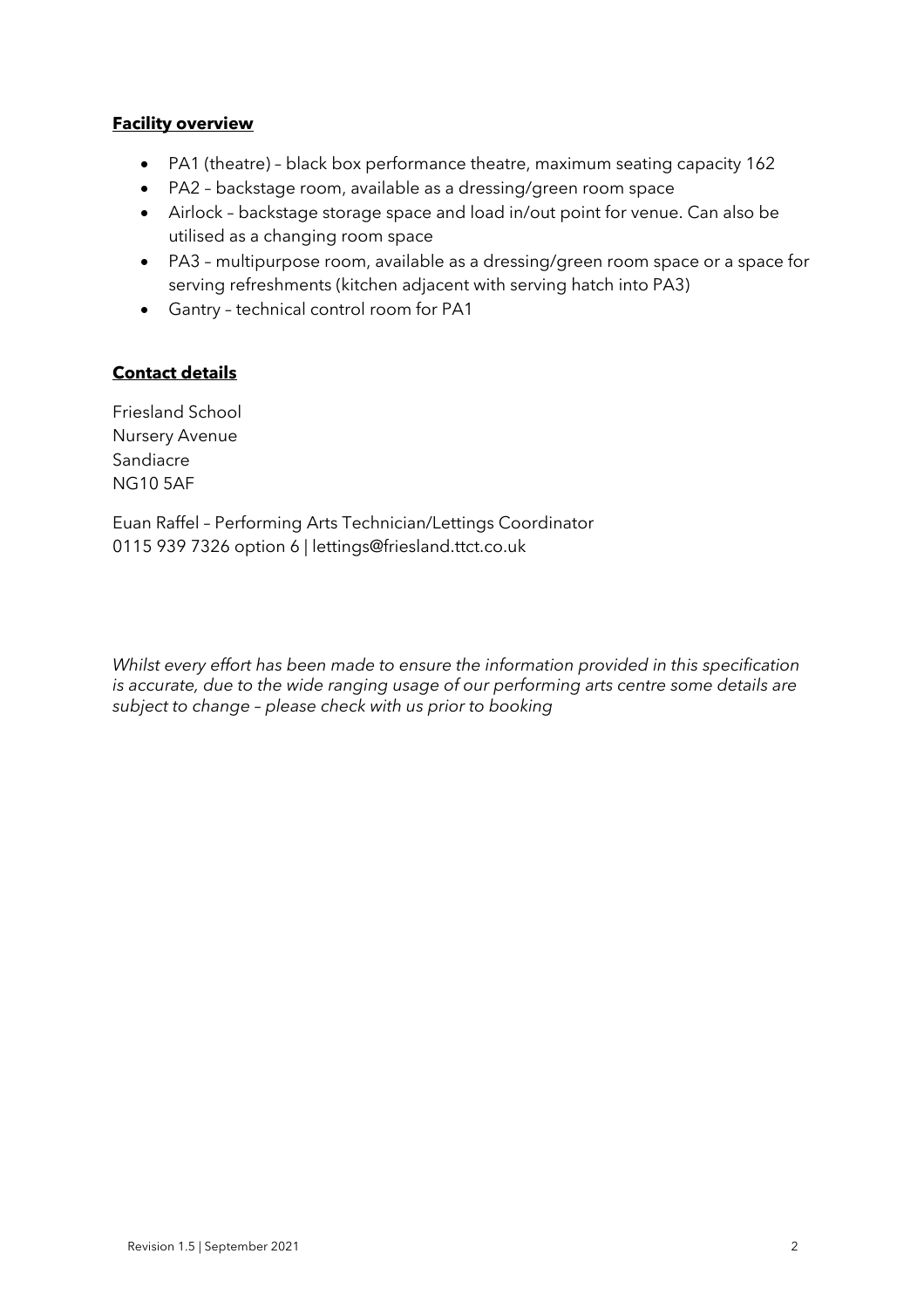# **Theatre specification (PA1/gantry)**

#### *Room dimensions*

Width: 11m

Length (seating retracted): 14m

#### *Stage dimensions*

Width: 9m

Depth: 5.5m

Height to grid: 6m

#### *Seating*

Retractable tiered bleacher seating for 144 persons, extendable to a maximum of 162 with an additional row installed on the stage floor (maximum number of seats reduces where wheelchair space is required)

#### *Stage*

- Unraked wooden sprung floor
- Full height drapes form black box stage space with wings stage right, left and upstage
- Dance mirror on upstage wall
- Projection screen on upstage wall
- Access to airlock/PA2 via upstage left doors and PA2 only via downstage left doors
- Load in/out through airlock via upstage left doors
- Electrical points (13A) available stage right, left and upstage (4 pairs of sockets in total). Computer connection for projector and loom for sound system available upstage right
- There are no flying points

# *Lighting*

We maintain a general, multipurpose lighting rig which comprises of good coverage across the stage, split into 9 zones (upstage, centre stage, downstage, stage right and stage left), plus colour floods and a number of fixed spot lights. We may be able to adapt the rig to suit your purposes in advance of your event and given sufficient notice, however this may not always be possible due to the intense utilisation of our facilities. Changes to the rig generally **cannot** be made on the day(s) of your hire due to access restrictions. Lighting can be controlled from the gantry, backstage or front of house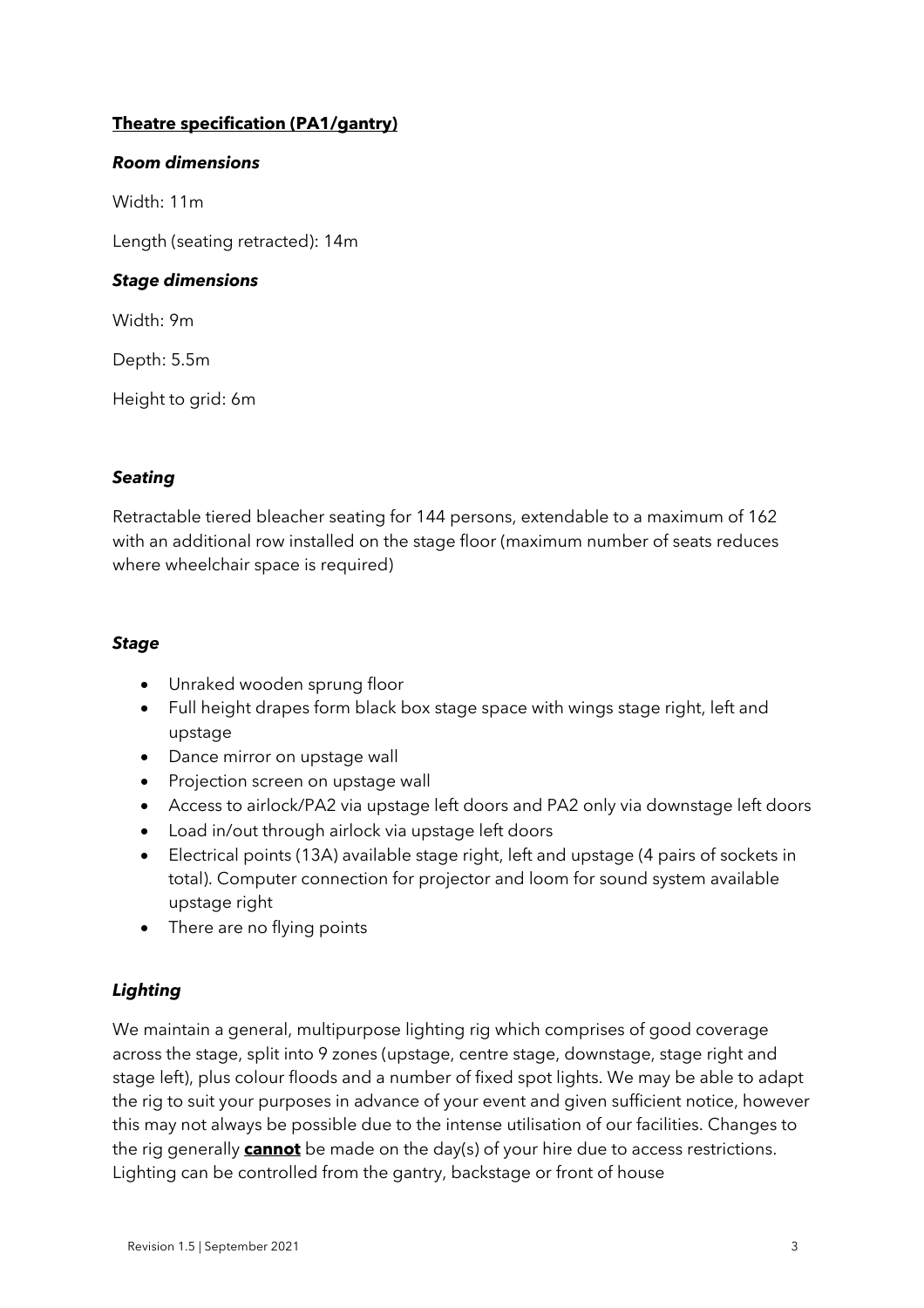The house lighting system is dimmable (excluding the bulkhead lighting at the top of the seating bleachers) **but is not** controlled via the lighting console; switches are located in PA1 and the gantry

#### *Equipment*

- 1x Zero88 Chilli dimmer 24/10i
- 1x Zero88 Jester 24/48 lighting console
- 1x Zero88 Juggler 12/24 lighting console
- 14x Selecon Acclaim fresnels, with colour frames/barn doors
- 10x Selecon Acclaim zoomspots 18-34 deg
- $\bullet$  7x Par56
- 5x Par64
- 4x CCT Silhouette
- 6x LEDJ Stratos LED flood panels
- 6x Chauvet SlimPAR64 LED PAR64

A limited selection of gobos, holders (size M) and Lee Filters is available

#### *Sound/Projection*

The venue has a permanently installed PA system, suitable for small live music events as well as general playback. The venue also has a digital projector, which can accept a feed from any device that can output via VGA, such as a computer or laptop

Sound can only be controlled from the gantry. Projection can be controlled from the stage or the gantry. When using projection, a curtain can be installed to mask the dance mirror and maintain the upstage wings

#### *Equipment*

- 1x Allen and Heath GL2400 24 channel sound console
- 2x db Technologies Arena 15 loudspeakers
- 1x t.amp Proline 1300 amplifer
- 1x Behringer CX2310 crossover
- 1x Behringer DEQ1024 31 band parametric equaliser
- 1x t.racks TFX256 digital effects processor
- 1x Behringer MDX4600 4 way compressor/limiter
- 1x Technics SL-PG4 CD player
- 1x 24 input/6 return loom to stage
- 1x Samsung DVD/VHS player
- 1x Epson digital projector
- Selection of microphones, microphone stands, music stands and cables is available
- A Yamaha upright piano is available upon request
- An iMac with QLab is available upon request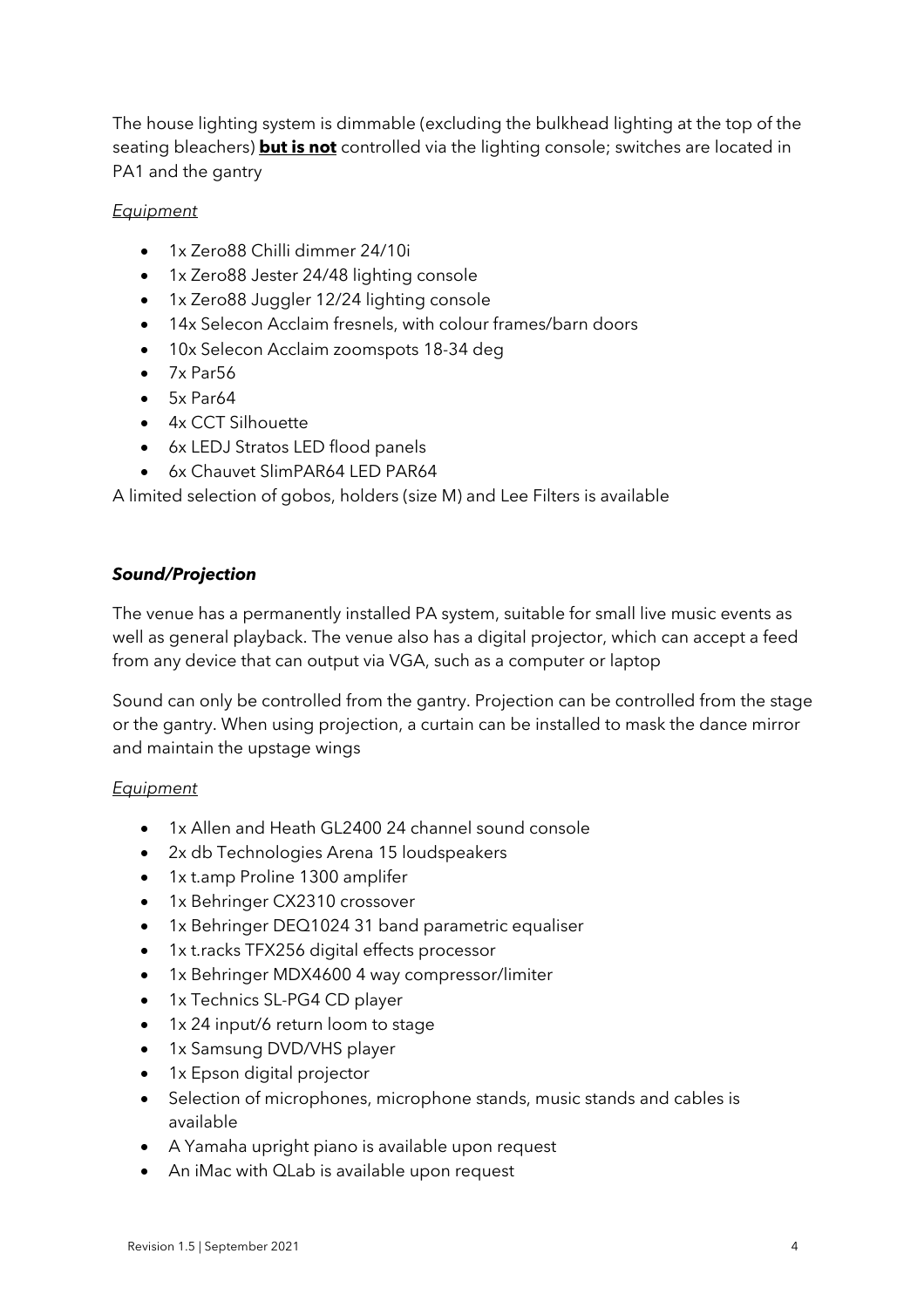• Audio recording facilities are available upon request

#### *Additional facilities/equipment*

In addition to the above we can provide the following:

- 4x ASL wired talkback beltpacks and headsets (connections in the gantry, backstage and PA2)
- 3x Kenwood TK-3501 wireless talkback radios and headsets
- Show relay to gantry, PA2 and PA3 (audio only)
- Selection of power cables, extension leads/adapters, AV cables
- 'Q-Build' staging variable height stage deck, with steps and safety rails

#### *Gantry*

The gantry (accessible from the first floor) is the main control room for PA1. The sound and lighting control equipment is normally operated from this room. A glass partition separates the gantry from PA1 (this can be left open or closed) and show relay from PA1 is available. Switches controlling the house lighting are provided within the gantry. The lighting within the gantry is dimmable

# **PA2 and airlock**

The airlock is a backstage storage space, located upstage left. It is also the location of the load in/out point for the theatre. The Airlock can be used as a storage space for props and set, a holding space for performers or a changing room. Shelves are provided for organisation of props and/or costume

PA2 is a backstage space, accessible through the airlock or via interlinking corridor to downstage left, available as a green room/dressing room space. Tables and chairs are available, more can be provided upon request

#### **Foyer**

- 3x toilets (including disabled facilities)
- 1x lift to first floor
- Tables can be provided for box office, raffle/tombola, display of leaflets etc upon request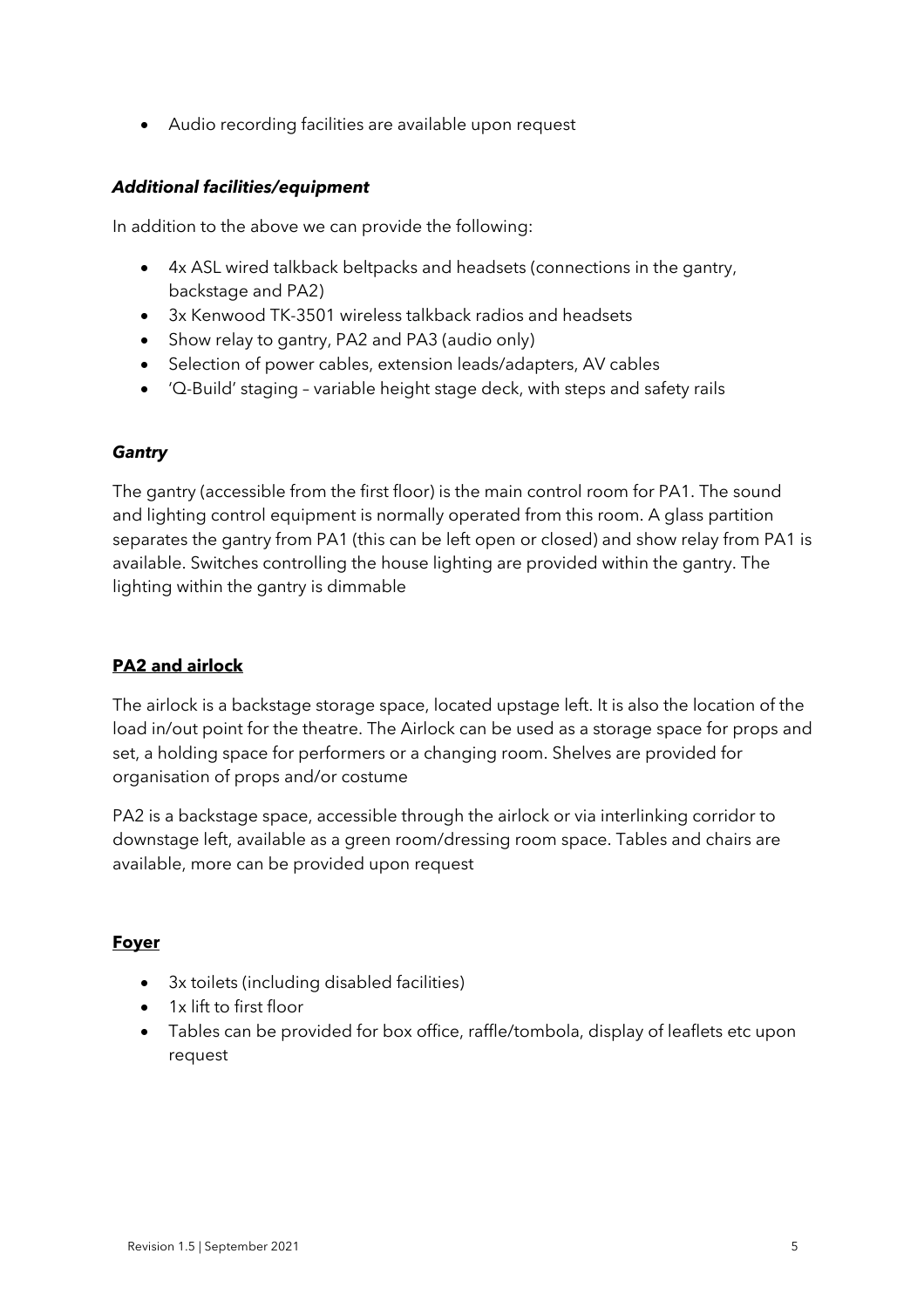### **PA3/Kitchen**

PA3 is a front of house space located on the first floor, available for use either as a second green room/dressing room, or as a refreshments location with its adjoining kitchen. Tables and chairs are available, more can be provided upon request

The kitchen has serving hatch access into PA3. Facilities available in the kitchen include:

- Instant hot water boiler and kettle
- Cups/saucers
- Wine glasses
- Teapots
- Fridge
- Dishwasher
- Microwave
- Sink/draining board

#### **Additional information**

Maximum building occupancy is 220 persons

Caretaker cover is provided throughout the duration of hire by a member of our site team. Full health and safety induction will be provided by a member of our team at the start of your hire

Our technician is available upon request for the duration of hire, subject to additional charges

If you wish to serve alcoholic drinks, you will need to apply for a temporary premises licence from Erewash Borough Council and provide us with a copy – details available upon request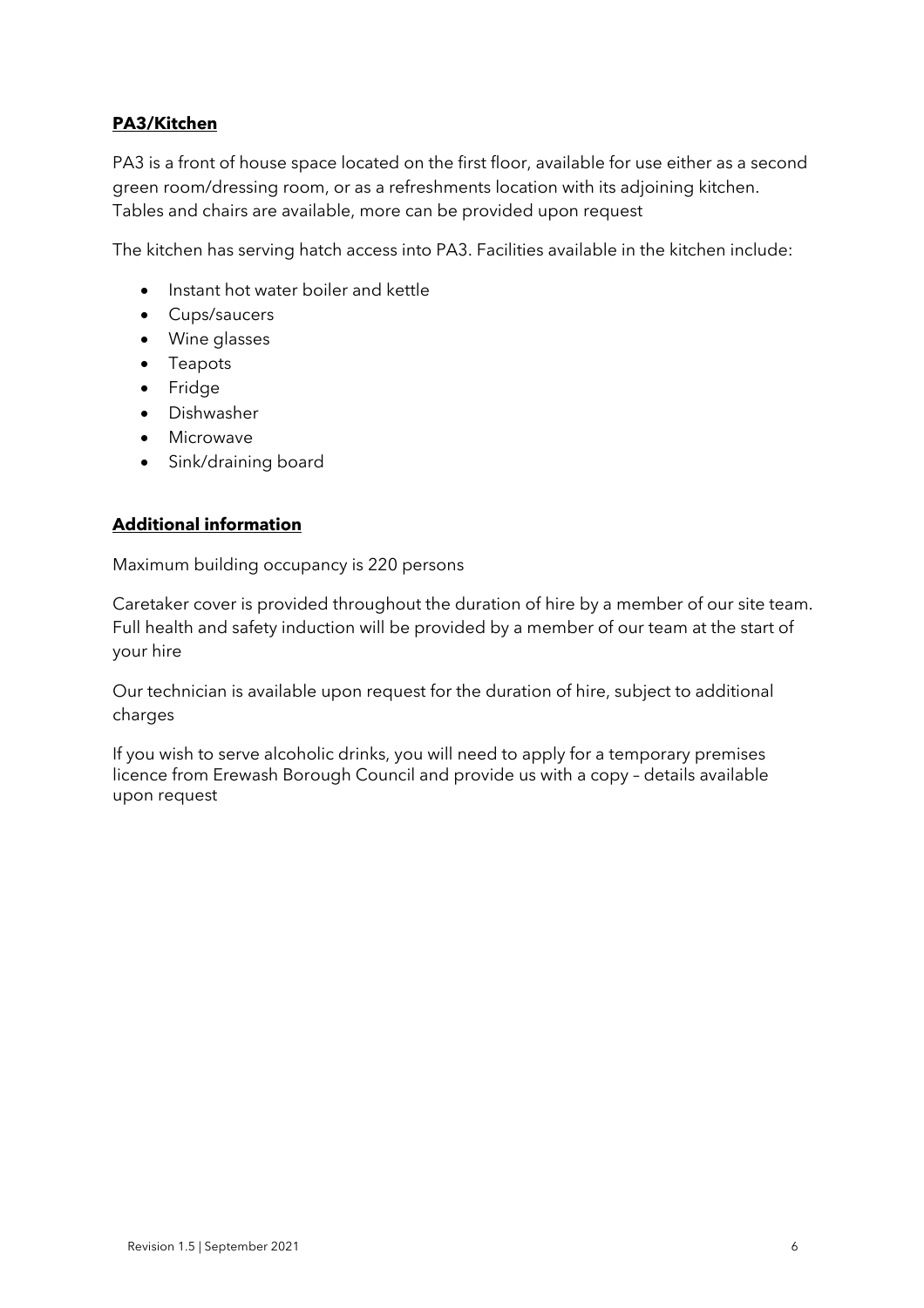



*Gantry*